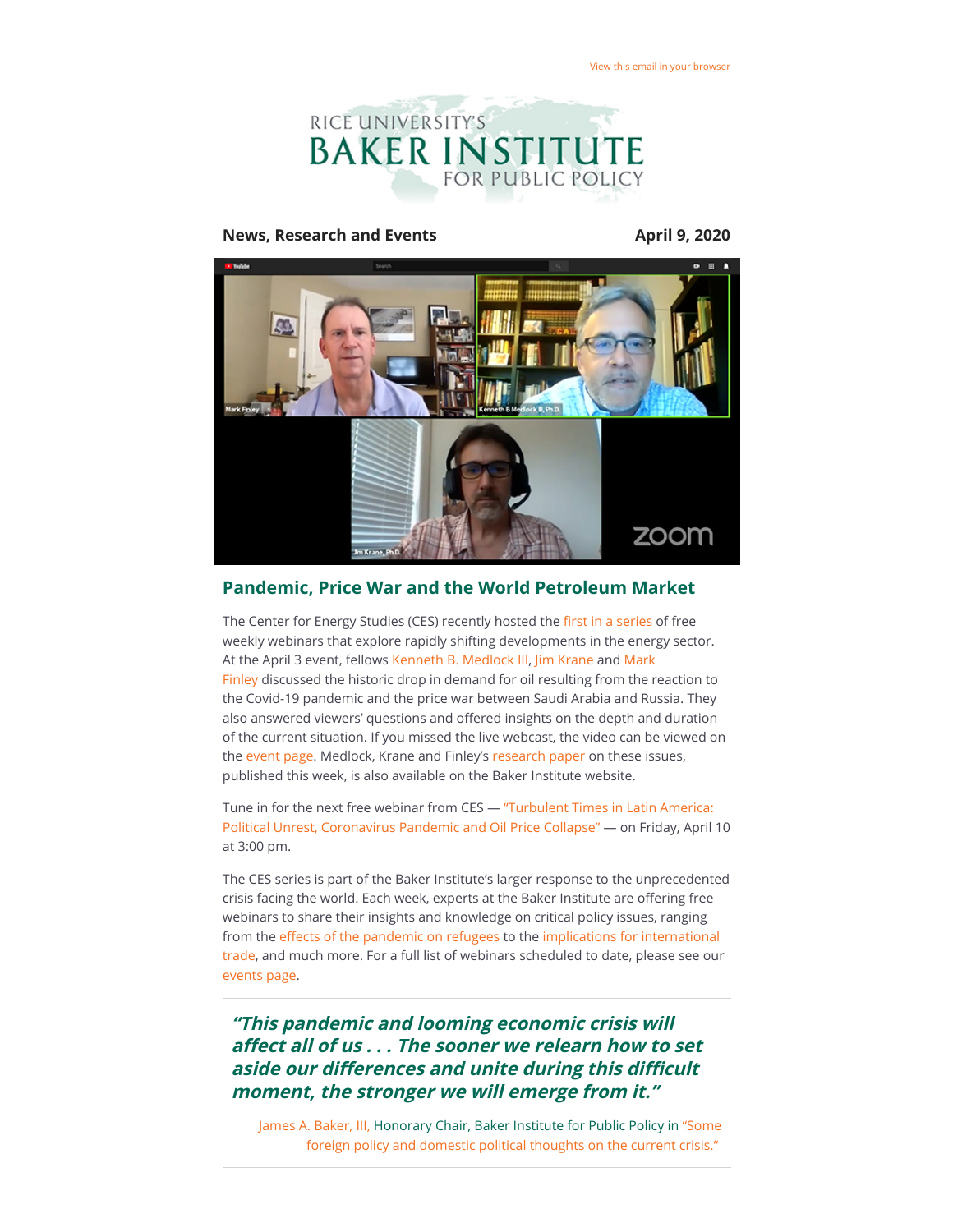

# **Coronavirus Fiscal Aid Measures**

As of the end of March, Congress passed three bills providing funding and aid for the coronavirus pandemic, expanding government obligations by more than \$2 trillion. In a post for the Baker Institute Blog, [John W. Diamond](https://riceconnect.rice.edu/page.redir?target=https%3a%2f%2fwww.bakerinstitute.org%2fexperts%2fjohn-w-diamond%2f&srcid=130705&srctid=1&erid=baf5d0be-031c-4895-bac0-778069624400&trid=baf5d0be-031c-4895-bac0-778069624400), the Edward A. and Hermena Hancock Kelly Fellow in Public Finance, and [Jorge Barro,](https://riceconnect.rice.edu/page.redir?target=https%3a%2f%2fwww.bakerinstitute.org%2fexperts%2fjorge-barro%2f&srcid=130705&srctid=1&erid=baf5d0be-031c-4895-bac0-778069624400&trid=baf5d0be-031c-4895-bac0-778069624400) fellow in public finance, discussed the main provisions in each of these bills and provided some general rules for evaluating current and future policies designed to mitigate longterm economic damage caused by the coronavirus pandemic. They claim that "efforts to maintain existing jobs as well as business employment networks and [supply chains will hasten a robust recovery once the health crisis subsides." Read](https://riceconnect.rice.edu/page.redir?target=http%3a%2f%2fblog.bakerinstitute.org%2f2020%2f03%2f31%2fcoronavirus-fiscal-aid-measures%2f&srcid=130705&srctid=1&erid=baf5d0be-031c-4895-bac0-778069624400&trid=baf5d0be-031c-4895-bac0-778069624400) more.

# **Covid-19 Updates from the Center for Health & Biosciences**

**[The Importance of Widespread Covid-19 Testing in Houston and the Texas](https://riceconnect.rice.edu/page.redir?target=http%3a%2f%2fblog.bakerinstitute.org%2f2020%2f04%2f07%2fthe-importance-of-widespread-covid-19-testing-in-houston-and-the-texas-medical-center%2f&srcid=130705&srctid=1&erid=baf5d0be-031c-4895-bac0-778069624400&trid=baf5d0be-031c-4895-bac0-778069624400) Medical Center.** In this post, [Hagop Kantarjian](https://riceconnect.rice.edu/page.redir?target=https%3a%2f%2fwww.bakerinstitute.org%2fexperts%2fhagop-m-kantarjian%2f&srcid=130705&srctid=1&erid=baf5d0be-031c-4895-bac0-778069624400&trid=baf5d0be-031c-4895-bac0-778069624400), nonresident fellow in health policy, and his coauthors address the unique and privileged health care situation of Houston, among all cities in the world, and the particular significance of early and widespread Covid-19 testing.

**[Sources We're Following — Part 3.](https://riceconnect.rice.edu/page.redir?target=http%3a%2f%2fblog.bakerinstitute.org%2f2020%2f04%2f06%2fsources-were-following-part-3%2f&srcid=130705&srctid=1&erid=baf5d0be-031c-4895-bac0-778069624400&trid=baf5d0be-031c-4895-bac0-778069624400)** In the third of a series[, Vivian Ho,](https://riceconnect.rice.edu/page.redir?target=https%3a%2f%2fwww.bakerinstitute.org%2fexperts%2fvivian-ho%2f&srcid=130705&srctid=1&erid=baf5d0be-031c-4895-bac0-778069624400&trid=baf5d0be-031c-4895-bac0-778069624400) James A. Baker III Institute Chair in Health Economics, provides an updated list of sources that have shaped her thoughts on how long the pandemic will last and what policy actions seem most promising.

Browse the Baker Institute [research library](https://riceconnect.rice.edu/page.redir?target=https%3a%2f%2fwww.bakerinstitute.org%2fresearch%2f&srcid=130705&srctid=1&erid=baf5d0be-031c-4895-bac0-778069624400&trid=baf5d0be-031c-4895-bac0-778069624400) and the [Baker Insitute Blog](https://riceconnect.rice.edu/page.redir?target=http%3a%2f%2fblog.bakerinstitute.org%2f&srcid=130705&srctid=1&erid=baf5d0be-031c-4895-bac0-778069624400&trid=baf5d0be-031c-4895-bac0-778069624400) to keep up with the latest research and news on the coronavirus pandemic.